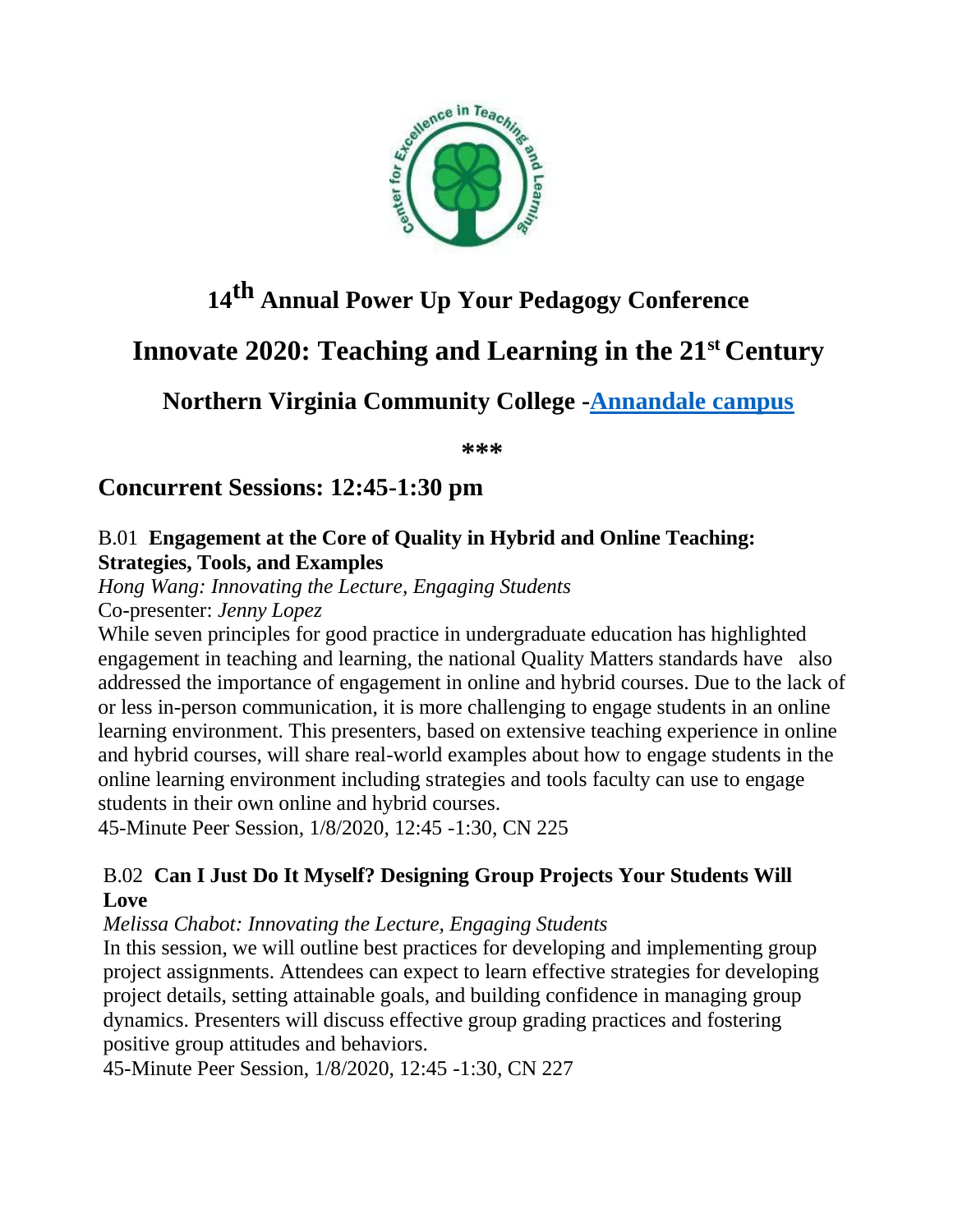## *B.03* **How to Design an Informal Writing Assignment in any Discipline** *Stephen*

*Clarke: Supporting Readers, Writers, Thinkers and Communicators in the Disciplines* Co-presenter: *Karen Doheney*

Writing is a disciplinary practice that represents processes, skills, techniques, and values associated with the academic or professional field. Teaching an informal writing assignment is a highly effective way to introduce students to the way in which writing is used within the field to observe, organize, think, and communicate. This session will feature discussion of a variety of informal writing assignments, grading strategies, as well as an opportunity to develop an informal writing assignment for use this semester. 45-Minute Peer Session, 1/8/2020, 12:45 -1:30, CN 102

## B.04 **Adapting to the Changing Student Profile. Am I Mindfully Maintaining My Expectations?**

*Kelly DeSenti: Teaching Non-Traditional Adults and Other Overlooked Students*  This session will explore the influx of dual enrollment, younger first year students, and older students and how to truly maintain uniform expectations for coursework, communication, and behavior within the classroom and in group assignment situations. To help faculty with the range of students in a given class, this session will tackle questions such as the following: How do we be very clear about expectations? How can we share resources for continuing and developing best practices in communication of specific expectations, academic and behavioral, while still being sensitive to individuals' experiences? To whom can you go for support or direction on how best to refer students if you have tried all you can and concerns persist? 45-Minute Training Session, 1/8/2020, 12:45 -1:30, CN 103

# B.05 **Advising: The Good, The Bad and The Ugly**

## *Maureen Lawson: Instructional Partnerships*

This session will share the "nitty gritty" knowledge one must have to begin to advise at NOVA. Resources will be shared along with the use of technology platforms necessary for advising documentation. Attendees will discuss questions and answers from students and participate in advising scenarios. This will be a good beginning for new faculty and a refresher for more seasoned faculty.

45-Minute Peer Session, 1/8/2020, 12:45 -1:30, CN 123

# B.06 **Teaching Research in the Age of Anxiety**

#### *Kate O'Leary: Supporting Readers, Writers, Thinkers and Communicators in the Disciplines* Co-presenter: *Catherine Gaiser*

As faculty, we want to encourage robust class discussions on timely topics without neglecting the needs students who experience anxiety. This session will present researched strategies that help faculty incorporate into their pedagogy real-world and often controversial issues while maintaining a positive learning environment for all students. Attendees will receive a handout with planning ideas and a bibliography of relevant sources.

45-Minute Peer Session, 1/8/2020, 12:45 -1:30, CN 219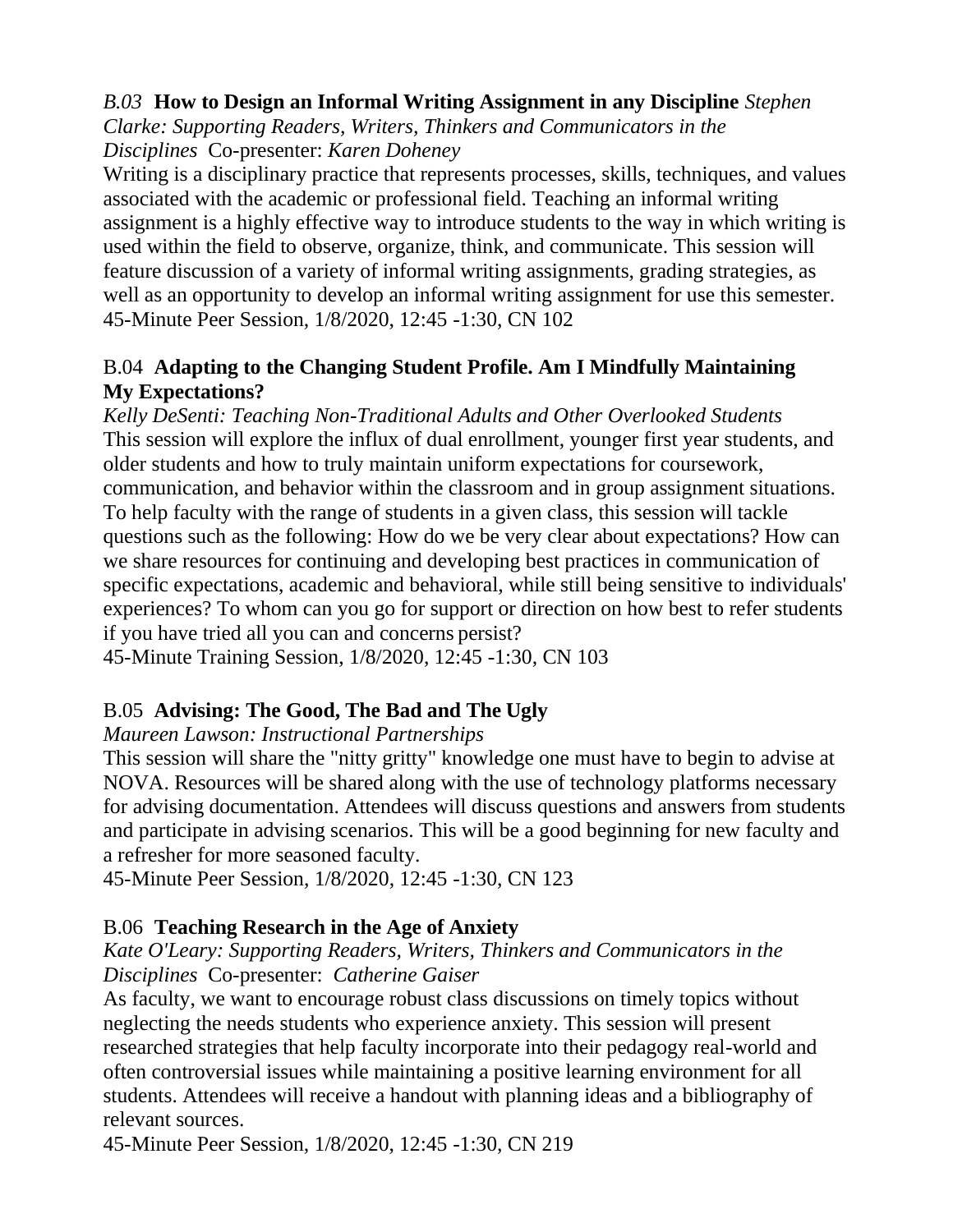## B.07 **Scientist Spotlight**

## *Caitlin Chazen: Innovating the Lecture, Engaging Students*

Who do our students picture when they envision a scientist? The lack of diversity in course material can inhibit the engagement and success of students from traditionally under-served backgrounds. Scientist Spotlight is an effective and engaging way to both enhance lecture content and introduce more diversity to our classroom materials. This workshop will outline what Scientist Spotlights are, why they are important, and best practices for applying them; participants will also explore the current (and growing) digital database of Scientist Spotlights, which makes these types of teaching methods more accessible than ever.

45-Minute Peer Session, 1/8/2020, 12:45 -1:30, CN 203

# B.08 **Common Teaching Pitfalls and How to Avoid Them**

*Mary Vander Maten: Innovating the Lecture, Engaging Students* In this session, attendees will discuss recognizing problematic classroom situations, potential responses, and techniques of de-escalation from real-life classroom situations.

45-Minute Peer Session, 1/8/2020, 12:45 -1:30, CN 119

# B.09 **Tech Tools And Tips That Make a Difference**

*Tatiana Stantcheva: Small Changes, Big Results*

What Zoom, Google Suite, and smartphones have in common is that they can all make a big difference in how we teach and interact with our students without large investments of time or effort. In addition to these three tools, the presenter will also offer some technology tips that improved student satisfaction such as using phones as clickers, bringing your third party class grades into Canvas, and using an online booking system for office hours.

45-Minute Peer Session, 1/8/2020, 12:45 -1:30, CN 114

## B.10 **Instructional and Curricular Applications of the ACTFL Oral Proficiency Test for Teaching Languages**

*Julia Ruiz-Ross: Innovating the Lecture, Engaging Students*

The presentation will explain the principles behind the interactive and adaptive ACTFL Oral Proficiency Interview and how to connect it to classroom instruction. Participants will learn to structure the oral interview, find a comfort zone and a ceiling for each learner, and explore the ways teaching to this test can change instruction, class activities and routine assessment.

45-Minute Peer Session, 1/8/2020, 12:45 -1:30, CN 104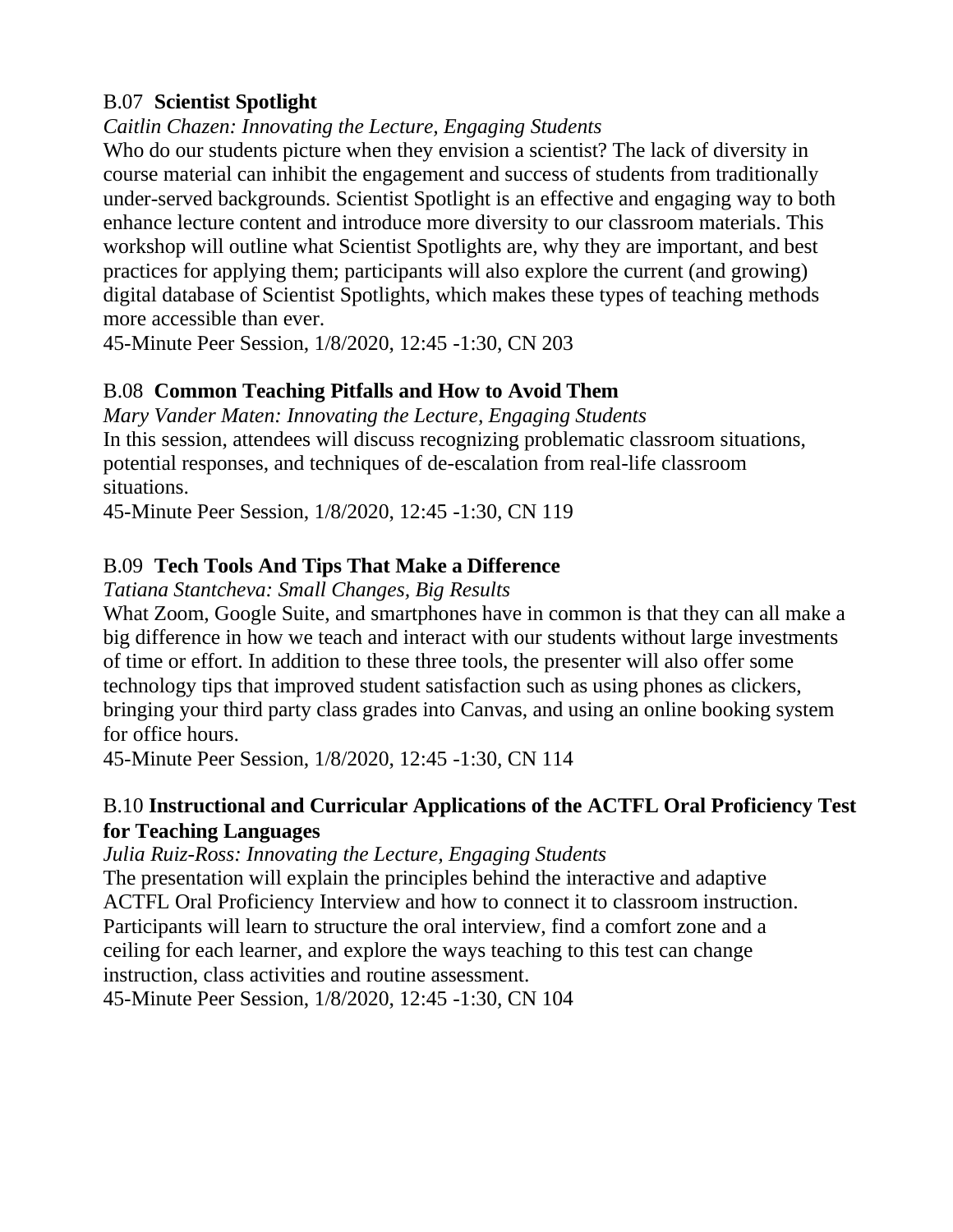# **Concurrent Sessions: 1:45-2:30 pm**

## C.01 **Teaching as Emotional Labor 3.0: Rediscovering our True Selves in the Classroom**

*Jill Caporale: Innovating the Lecture, Engaging Students* Co-presenter: *Paul Fitzgerald*

Our best teaching comes when we connect, communicate, and engage honestly with our students. Through self- evaluation exercises, faculty will reconnect with their inner strengths, love of learning, and compassion for students and the student experience. 45-Minute Peer Session, 1/8/2020, 1:45 -2:30, CN 225

## C.02 **When the Needs of Students Goes Beyond Academics: How to Help a Student with Sudden Life Situations**

## *La'Tonia White: Instructional Partnerships*

How do you respond to students who inform you about a personal need? How do you react when they tell you they are homeless, can't afford to buy food, or just lost their job and now have encountered financial challenges and can't even afford books for class? In this session, we will tell you about Single Stop, NOVA's resource center for students and the services you should know about that will help students when unexpected life situations occur.

45-Minute Peer Session, 1/8/2020, 1:45 -2:30, CN 105

## C.03 **Innovating Small Group Work in the Literature Classroom**

*Patrice Fleck: Small Changes, Big Results*

Co-presenters: *Cathy Gaiser, Steve Lessner, Elizabeth Harlan, Bryan Peters* English instructors will offer a variety of innovative classroom learning activities that are intended to promote student engagement beyond lecture and simple small group discussion. Using literature, film, music lyrics, critical theory, and historical documents, we will discuss our activities that require different types of student interaction with materials and each other.

45-Minute Peer Session, 1/8/2020, 1:45 -2:30, CN 219

# C.04 **Support Inclusion through Planning and Understanding**

#### *Maureen Madden: Teaching Non-Traditional Adults and Other Overlooked Students* Co-presenters: *Joan Ehrlich, Anna Martin*

As many as 20% of post-secondary students have a disability, yet not all students selfidentify or seek accommodations, especially older adults and other non-traditional students. Proactive planning and familiarity with equipment and tools create an inclusive environment for teaching and learning. Join us to hear from students with diverse backgrounds about what has worked for them, and get some tips for incorporating simple steps in your pedagogy that will open the door for more non- traditional students to be part of the NOVA community.

45-Minute Peer Session, 1/8/2020, 1:45 -2:30, CN 203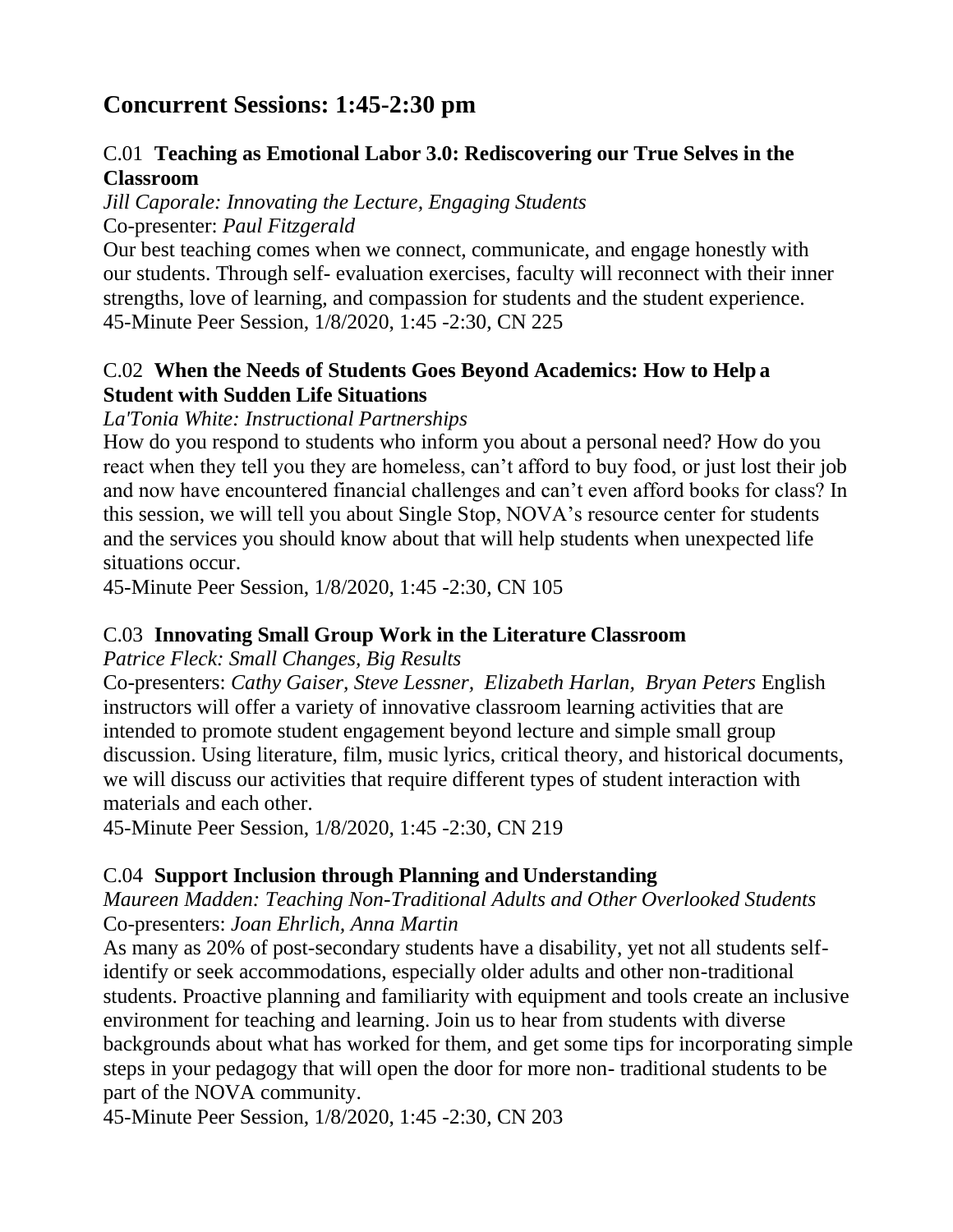# C.05 **Engaging Students with Studio Videos in Hybrid Teaching**

# *Bo Yang: Innovating the Lecture, Engaging Students*

Delivering content online outside of class and focusing student-centered activities at the class face-to-face time becomes an increasingly popular approach to facilitate active learning through hybrid courses. Lecture capture video plays an essential role to help students well prepared for interactive classroom activities. However, faculty are concerned students might not view the assigned video before they come to the class. Is there good technology that faculty can create their own lecture-capture video? This session will discuss tips and best practices for using video to enhance student learning. 45-Minute Peer Session, 1/8/2020, 1:45 -2:30, CN 114

# C.06 **Learning to De-Escalate Conflict in a Learning Environment**

*Nicole Munday: Where Have We Been, Where Are We Going?*

Timing is everything when de-escalating conflict in the classroom or other learning spaces. This interactive training session offers advanced strategies that instructors and staff members can use to de-escalate conflicts between students or within a work unit and build the soft skills needed to strengthen NOVA's community of civil discourse and mutual respect.

45-Minute Training Session, 1/8/2020, 1:45 -2:30, CN 123

# C.07 **Creating a Core Learning Assessment Plan Useful to Your Program/Discipline**

*Sharon Karkehabadi: Small Changes, Big Results* Co-presenter: *Linda Baughman*

Core Learning Assessment is an opportunity to innovate: classroom activities, assignments, and learning goals for our courses; succeeding in Core Learning Assessment is critical to the success of our accreditation, but it is also central meeting your program/discipline goals. As we walk through the Core Learning Assessment process, we will discuss how the process generates information about student learning you want/need. We will discuss both the process of assessing Core Learning at NOVA, and using that process to bring to the fore issues important to your discipline/program. 45-Minute Peer Session, 1/8/2020, 1:45 -2:30, CN 102

# C.08 **Encouraging Student Investment**

*Rebecca Walter: Small Changes, Big Results*

This session will examine the interactive syllabus in CANVAS and how it can be a game changer. Students with MOAs are better supported and all information can be stored in one place and updated in real time. In addition, student-generated discussion questions have led to student-driven discussions.

45-Minute Peer Session, 1/8/2020, 1:45 -2:30, CN 103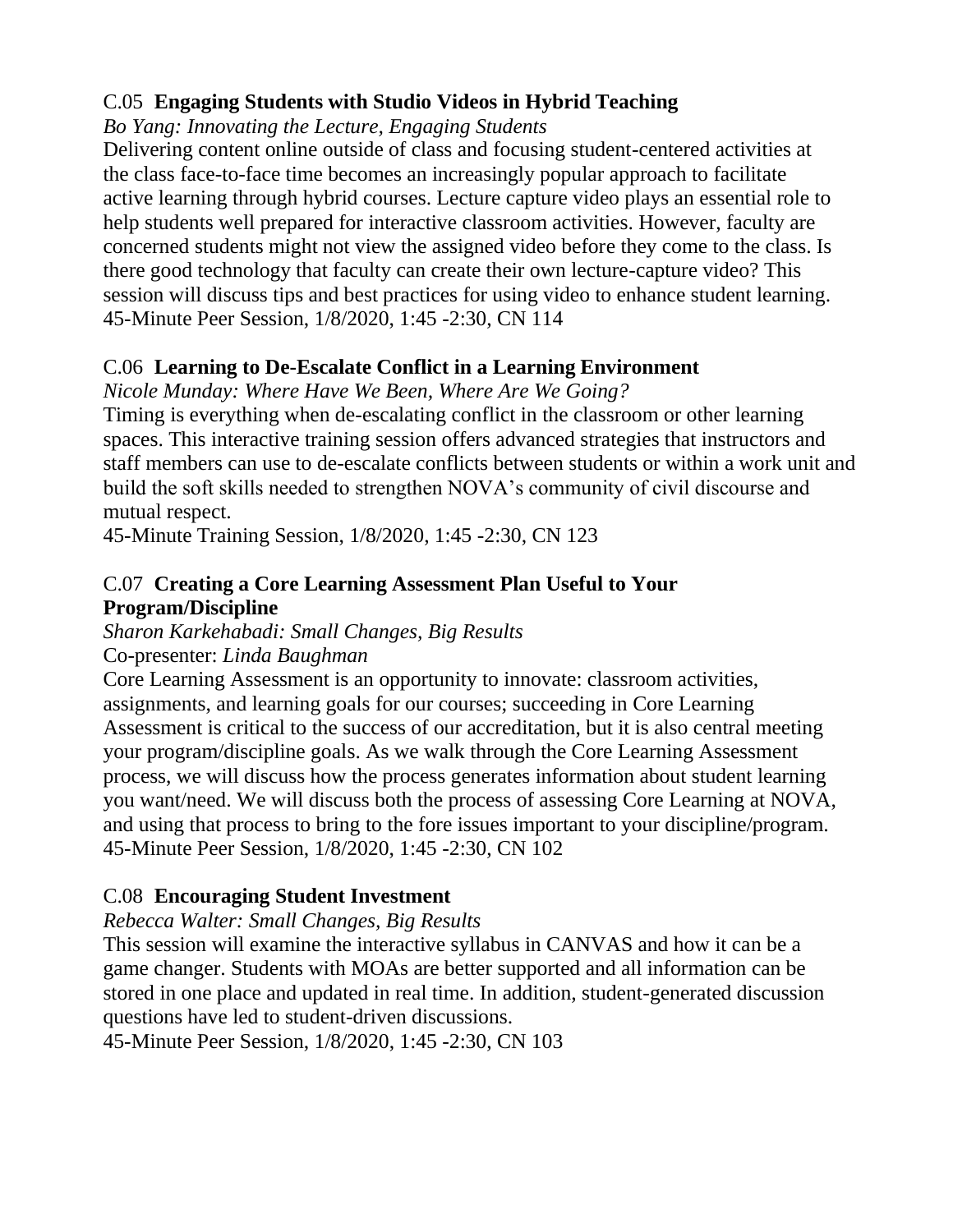# C.09 **Novel Tests Answer All of Your Questions**

*Janet Giannotti : Supporting Readers, Writers, Thinkers and Communicators in the Disciplines*

Regular tests help scaffold students' experiences with novels in ESL classes. The presentation will include how a variety of tests used with several novels in ESL courses can answer questions that instructors ask in order to guide instruction around fluency, accuracy, word knowledge, and connection-making. The presenter will show easy ways to create both the tests and in-class practices and share ample tests over multiple course levels.

45-Minute Peer Session, 1/8/2020, 1:45 -2:30, CN 227

# C.10 **A Modest Proposal for Engaging Students in Unengageable Courses**

*Andrew Wyner: Innovating the Lecture, Engaging Students*

Some courses are eminently suited to student engagement. Environmental Science (ENV 121) or Teaching Art and Music (CHD 145) afford a multitude of opportunities to engage students directly based on their previous personal experiences with the subject matter covered in the course. But what about the "unengageable" courses that tend to require a large dose of delivering extensive amounts of detailed information to the student rather than engaging in dialogue with the class? Attendees will experience how to engage students in unengageable courses using five techniques the presenter has used with success.

45-Minute Peer Session, 1/8/2020, 1:45 -2:30, CN 119

# **Concurrent Workshops: 1:45-3:15 pm**

# W.01 **Easy-to-use Technology Tools to Create Dynamic, Student-Centered Learning in Your Online and Hybrid Courses**

*Julie Gilliam: Innovating the Lecture, Engaging Students*

Co-presenters: *Elizabeth Anderson, Kimberly Grewe*

Employing a constructivist framework, this workshop will take attendees through the process of creating an engaging and student-centered learning object for your online and hybrid learners. Participants will be presented with a Technology Toolbox including various templates to get started in creating meaningful, dynamic learning for online and hybrid students. This workshop includes key design and aesthetic principles that drive student satisfaction and success.

90-Minute Workshop, 1/8/2020, 1:45 -3:15, CM 124

# W.02 **Accuplacer Norming Session**

*Til Turner: Instructional Partnerships* Co-presenters: *Elaine George, William Woodard* This session is for full-time NOVA ESL faculty who are tasked with assessing Accuplacer placement tests throughout the year, which ensures placement consistency across campuses.

90-Minute Workshop, 1/8/2020, 1:45 -3:15, CN 120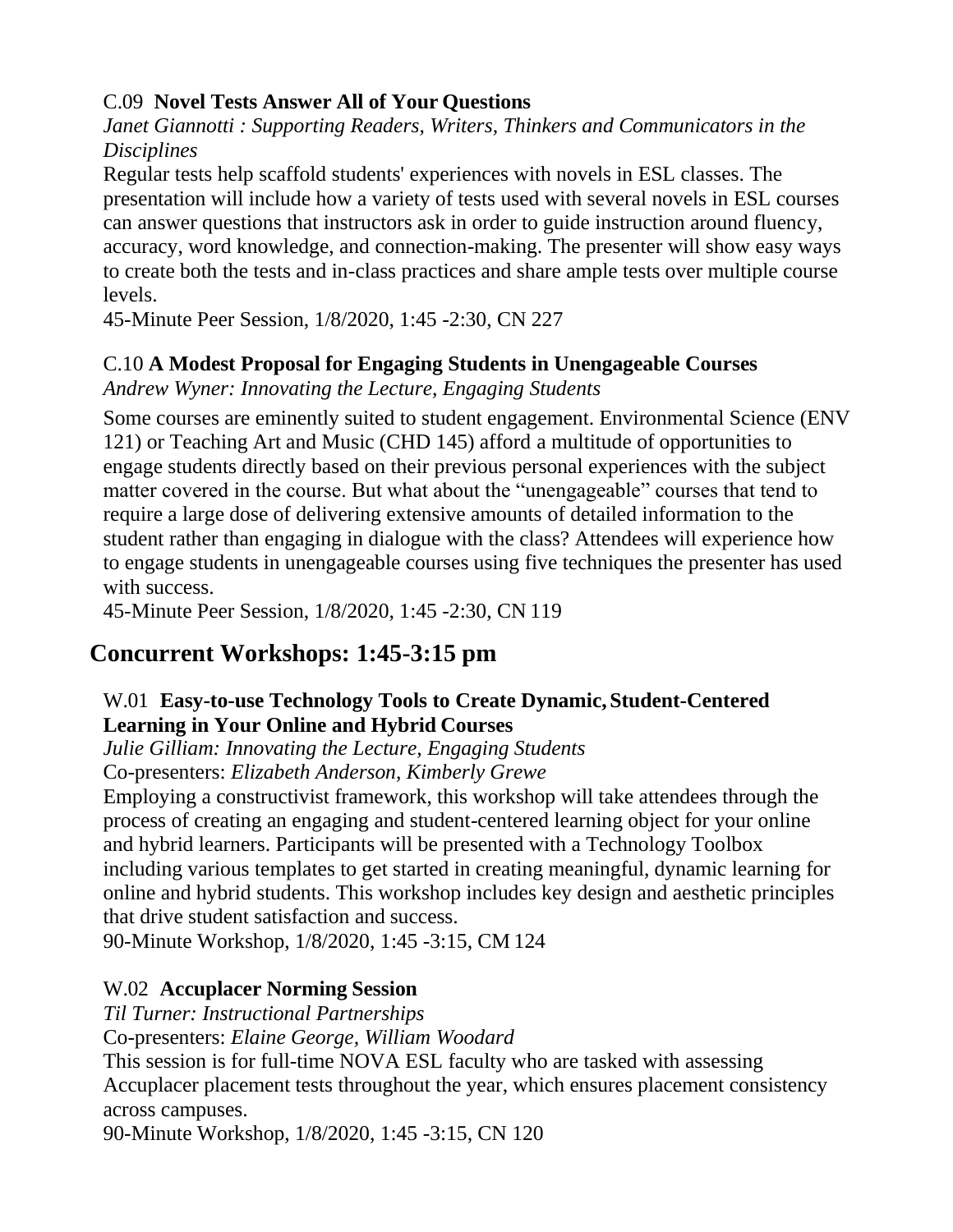# **Concurrent Sessions: 2:45-3:30 pm**

## D.01 **Calling All Faculty: Coaching and Training on Classroom Assessment Techniques**

*Nicole Martello: Small Changes, Big Results*

Assessment does not have to be boring or difficult; this session will give practical tips and ideas for assessment techniques that will work for you and your students. The presenter will introduce the process for developing an assessment plan for your courses and different types of classroom assessment techniques that you can begin utilizing immediately.

45-Minute Training Session, 1/8/2020, 2:45 -3:30, CN 102

## D.02 **(Re)Introducing The Northern Virginia Review**

*Ruth Stewart: Where Have We Been, Where Are We Going?*

To introduce recent hires to The Northern Virginia Review, and update older faculty on the journal's growth across the last 34 years, this is a panel presentation by the journal's editors and recent contributors. The presentation will include readings by faculty and community contributors. Attendees would receive a complimentary issue of the Review and learn how to submit to future volumes. 45-Minute Peer Session, 1/8/2020, 2:45 -3:30, CN 104

## D.03 **Creating an Inclusive Classroom for the LGBTQPIA+ Community**

*Margarita Martinez: Small Changes, Big Results* This workshop will help attendees with using inclusive language and taking advantage of Google and Canvas technology available to make the classroom inclusive for the LGBTQPIA community. 45-Minute Training Session, 1/8/2020, 2:45 -3:30, CN 114

## D.04 **Ignite Instruction with Google Slides**

*Peg O'Hara: Innovating the Lecture, Engaging Students* Co-presenter: *Brett Ross*

Google Apps for Education provides apps that can be used collaboratively with Google Slides such as Google Drawings, YouTube, Docs and Forms. Participants will understand how to create multimedia-rich and interactive lessons using Google Apps to innovate their instruction and explore the Google Slides application to discover how it may encourage interactive instruction and learning. Presenters will also introduce innovative enhancements such as the Chrome extensions: Pear Deck, Poll Everywhere, Screencastify, and Creator Studio.

45-Minute Peer Session, 1/8/2020, 2:45 -3:30, CN 119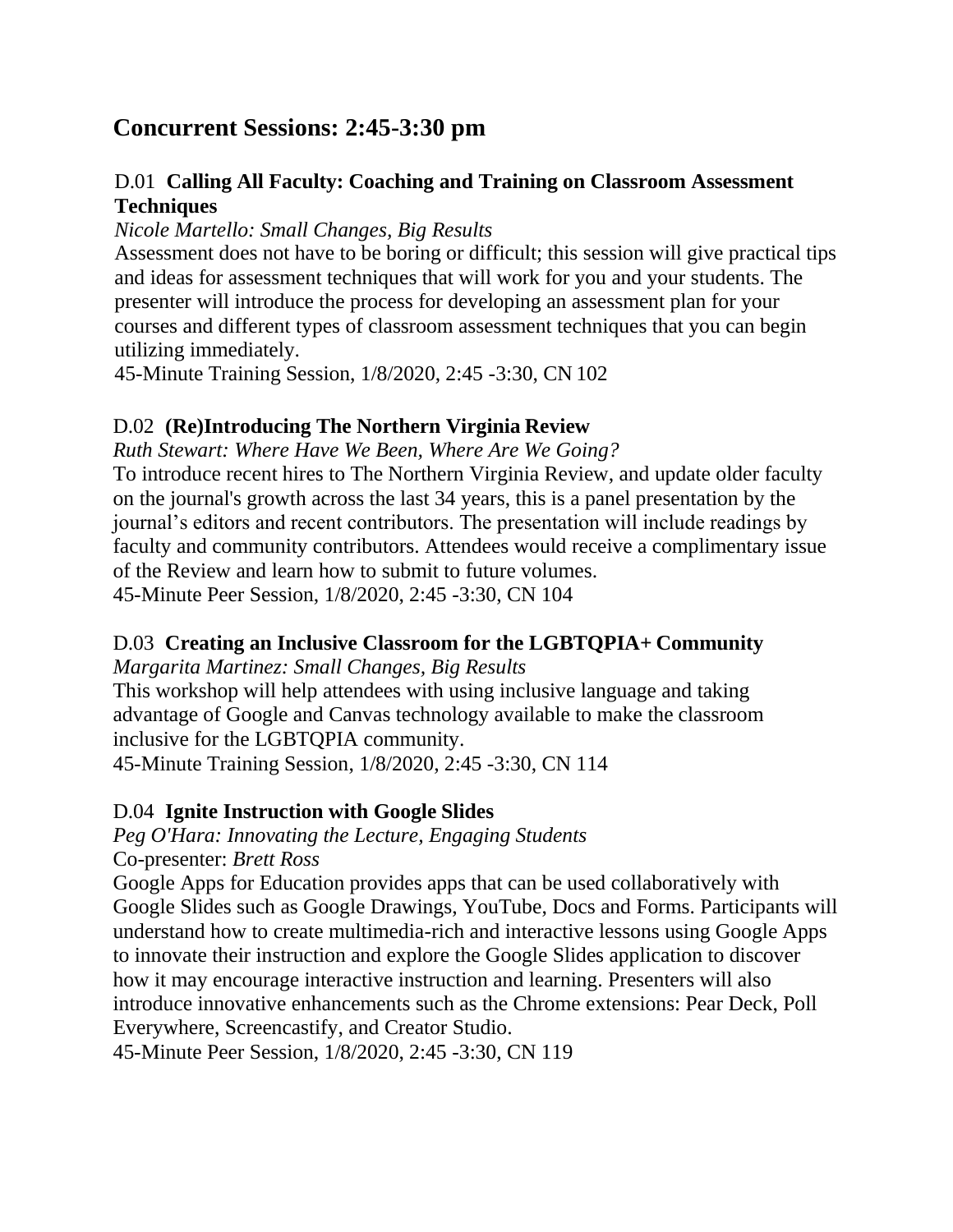# D.05 **10 Teaching Tips for Stronger Instructor Communication in Any Discipline**

#### *Wendy Riemann: Small Changes, Big Results*

Join this energetic adjunct-faculty led session to discuss various teaching tools and tips that could be helpful to other adjuncts, junior faculty, or those who onboard new educators. Pulled from research and books, we'll discuss topics such as promoting stronger study tips among students, key feedback methods, credibility and immediacy, and other classroom lessons that can be applied, regardless of discipline. 45-Minute Peer Session, 1/8/2020, 2:45 -3:30, CN 123

## D.06 **STEM Education, You, and the NSF: Money in Your Pocket**

*Gillian Backus: Instructional Partnerships*

Co-presenters: *Vashti Bryant, Rob Henderson, Susi Mattheisen* As a community college, NOVA is an ideal medium to champion elevated undergraduate STEM teaching and learning. Come hear from our grants office, STEM faculty, and a recent National Science Foundation insider for perspective on opportunities to translate your STEM ideas into enhanced student learning experiences.

45-Minute Peer Session, 1/8/2020, 2:45 -3:30, CN 227

# D.07 **Fourth Industrial Revolution: Preparing Students**

*Sushma Shukla: Innovating the Lecture, Engaging Students*

The fourth industrial revolution is said to be ushered in by advancements in robotics, virtual reality, cloud technology, big data, artificial intelligence, the internet, and other technologies. Because of the convergence of man and machine, it will reduce the subject distance between humanities and science as well as social science and technology and will necessarily require much more interdisciplinary teaching, research, and innovation. This presentation focuses on preparing students for the fourth industrial revolution by creating more engaging classes, and its presenter will share some strategies and techniques provided by the fourth industrial revolution that will make the lessons more exciting and engaging.

45-Minute Peer Session, 1/8/2020, 2:45 -3:30, CN 203

# D.08 **Weekly Journals**

## *Daoud Nassimi: Innovating the Lecture, Engaging Students*

Using weekly journals is one of the best methods to engage the students in learning and build an effective relationship with them. The self-reflective aspect of the weekly journal can also produce many other fruitful results towards students learning and development linked to improved critical thinking and writing.

45-Minute Peer Session, 1/8/2020, 2:45 -3:30, CN 219